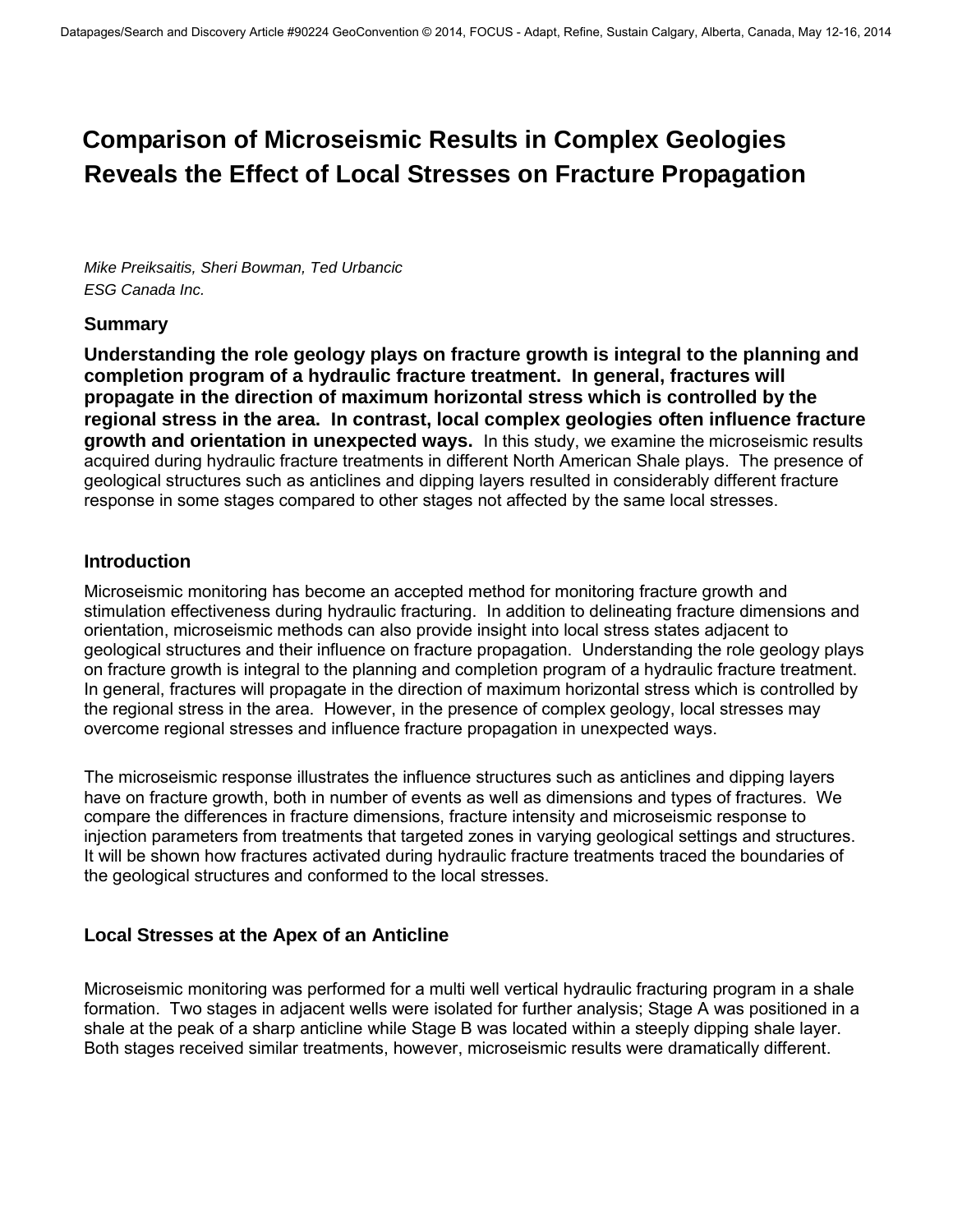Stage A yielded 397 microseismic events with a total frac length of 228m and frac height of 130m. Over time, the fracture growth conformed to the anticlinal structure and formed an arc around the apex as seen in Figure 3. In contrast, Stage B produced five times as many microseismic events as Stage A but resulted in a total fracture length of just over half that of Stage A. The total fracture length for Stage B was 162m and the fracture height was 112m. The fracture growth of Stage B was restricted by the dipping shale layers which resulted in fracture growth that propagated parallel to the bedding planes

During formation of the anticline, the rock experienced increased stress, particularly on the apex. As a result, it is likely that the rock contains open fold fractures at the apex and is in a relaxed state. In this relaxed state, more energy is required to stimulate new fractures or bring existing fractures to a point of failure. In contrast, rock along the flanks of the anticline (Stage B) have not experienced equivalent stress and deformation, and as such are more susceptible to fracturing, particularly along pre-existing joints or bedding planes. An evaluation of apparent stress from the microseismic data corroborates this hypothesis, as apparent stress was much higher for events in Stage A than Stage B. Stage A exhibited an average apparent stress of 6.3 MPa while apparent stress for Stage B was much lower at 1.76 MPa, meaning that the events in Stage A required much more energy input in order to fracture (See Figure 1).



Figure 1: Apparent stress values for Stage A (top left) and Stage B (bottom right)

To better understand how the anticline affects local stresses in the treatment zone for Stage A, microseismic results from a second multi-well hydraulic fracture program may provide some insight. Data for the second dataset was acquired using multiple downhole geophone arrays. The use of multiple arrays allowed for advanced seismic moment tensor inversion analysis to be performed on the microseismic data. Using this method, individual fracture mechanisms and orientations were determined. Four stages were examined across two wells (Well C and Well D) as shown in Figure 4. Each stage was equidistant to the observation arrays and was not biased by detection ranges. Well C was drilled through the apex of a shallow anticlinal structure and Well B was drilled along the flank of the anticline.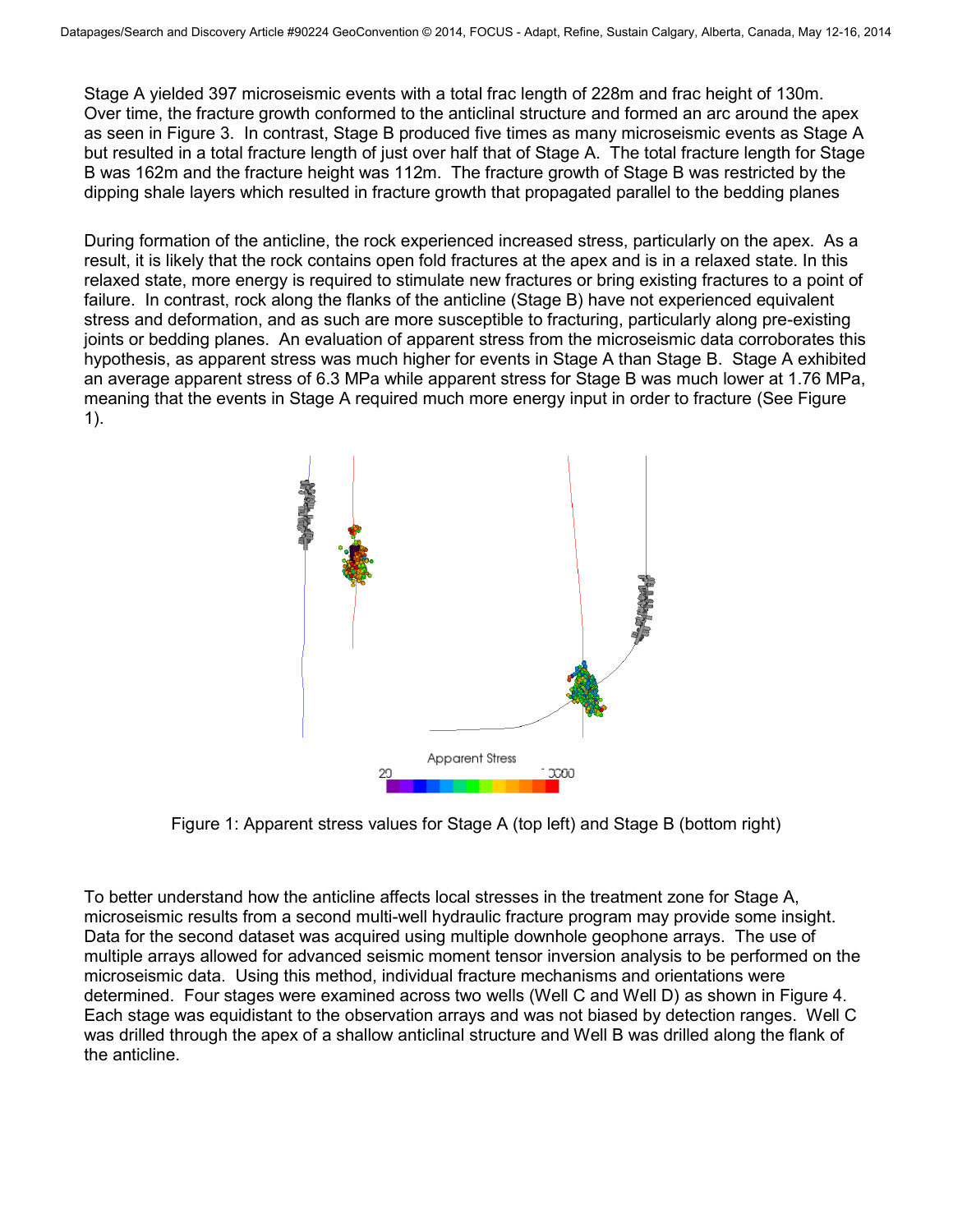Along the apex of the anticline, the stages in Well C exhibited height growths of 140m and 125m respectively and grew beyond the treatment formation. Along the flank of the anticline, the stages in Well D only grew to heights of 83m and 50m respectively and stayed well within the treatment zone. The Well C stages had longer fracture lengths compared to the Well D stages, averaging to 562 m and 458 m, respectively.

Calculating the double couple moment tensors for all the events allowed for the discrete fracture network to be calculated and plotted. The results showed that the fractures in the apex of the anticline were primarily vertical or sub-vertical and the fractures along the flank were primarily horizontal or subhorizontal fractures. Plotting each fracture orientation by stage identified two main fracture orientations for the Well C stages and one main fracture orientation for the Well D stages. The Well C fractures correlated with known joint sets that were measured from outcrop data and the D well fractures were more in line with bedding planes within the formation.

## **Conclusions**

Through detailed analysis of microseismic data, we can suggest that the role of local stress perturbations related to complexities in geology can have a definitive role in the observed fracturing. This can then lead to an understanding of whether the stimulation was contained within zone, what volumes were stimulated, and potentially the effectiveness of the stimulation leading to production.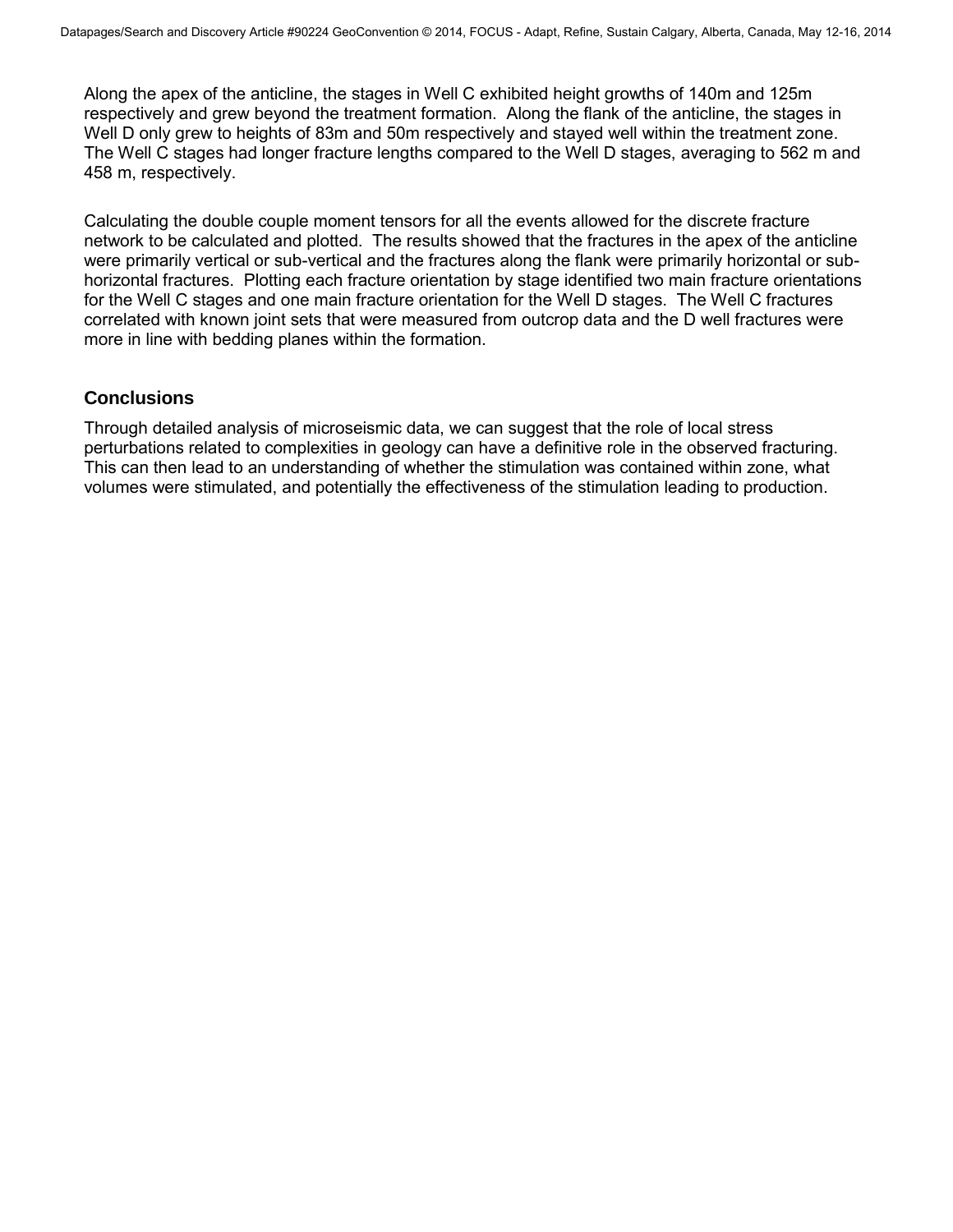

**Figure 2:** Example 1; Stage A treated a zone on the apex of a sharp anticline and Stage B treated a steeply dipping shale layer.



Figure 3: Example 1, Stage A- scaled by elapsed time, view is parallel to hinge of anticline. Fracture growth initiates on zone and over time grows downwards and conforms to anticlinal structure.